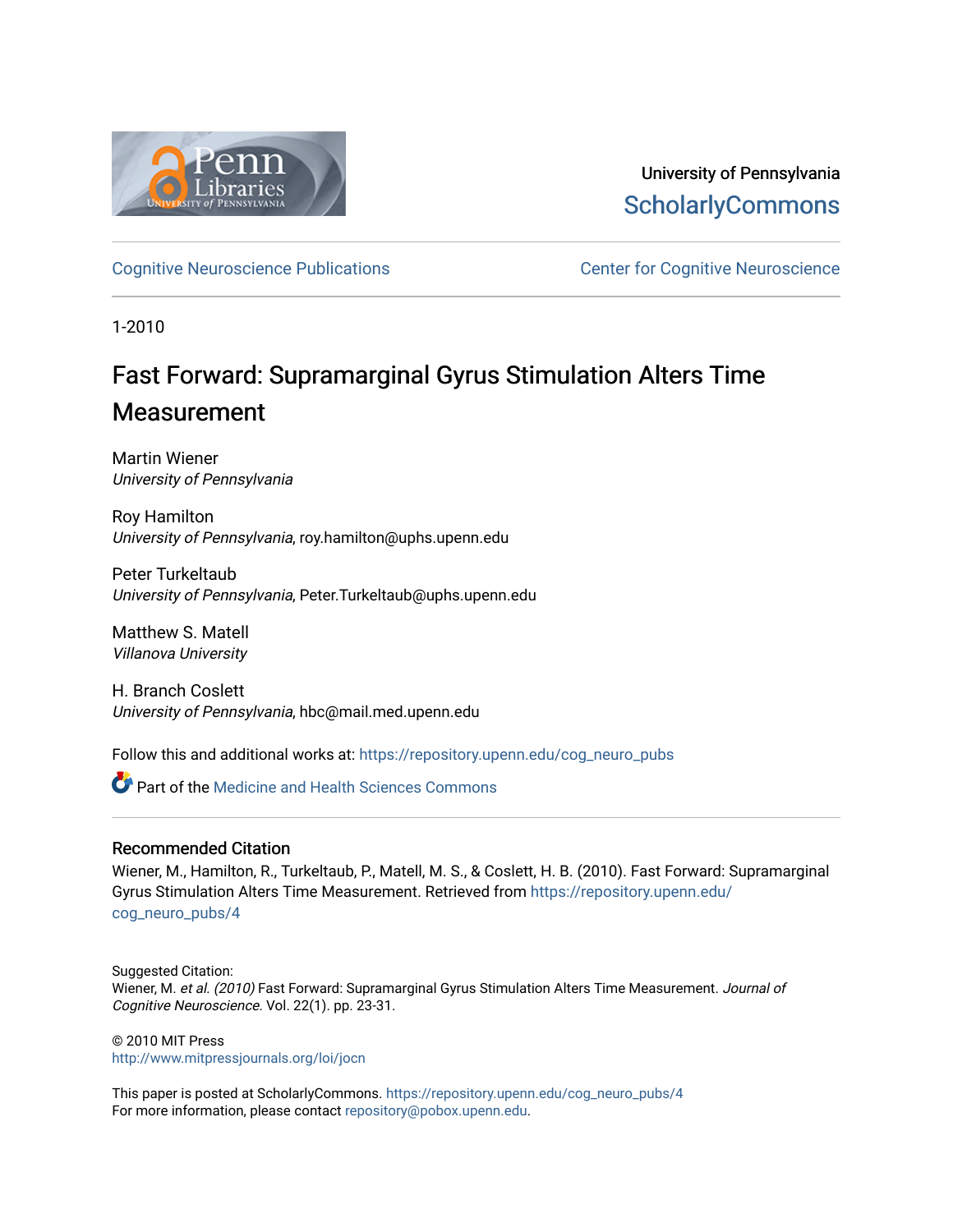# Fast Forward: Supramarginal Gyrus Stimulation Alters Time Measurement

# **Abstract**

The neural basis of temporal processing is unclear. We addressed this important issue by performing two experiments in which repetitive transcranial magnetic stimulation (rTMS) was administered in different sessions to the left or right supramarginal gyrus (SMG) or vertex; in both tasks, two visual stimuli were presented serially and subjects were asked to judge if the second stimulus was longer than the first (standard) stimulus. rTMS was presented on 50% of trials. Consistent with a previous literature demonstrating the effect of auditory clicks on temporal judgment, rTMS was associated with a tendency to perceive the paired visual stimulus as longer in all conditions. Crucially, rTMS to the right SMG was associated with a significantly greater subjective prolongation of the associated visual stimulus in both experiments. These findings demonstrate that the right SMG is an important element of the neural system underlying temporal processing and, as discussed, have implications for neural and cognitive models of temporal perception and attention.

# **Disciplines**

Medicine and Health Sciences

# **Comments**

Suggested Citation: Wiener, M. et al. (2010) Fast Forward: Supramarginal Gyrus Stimulation Alters Time Measurement. Journal of Cognitive Neuroscience. Vol. 22(1). pp. 23-31.

© 2010 MIT Press <http://www.mitpressjournals.org/loi/jocn>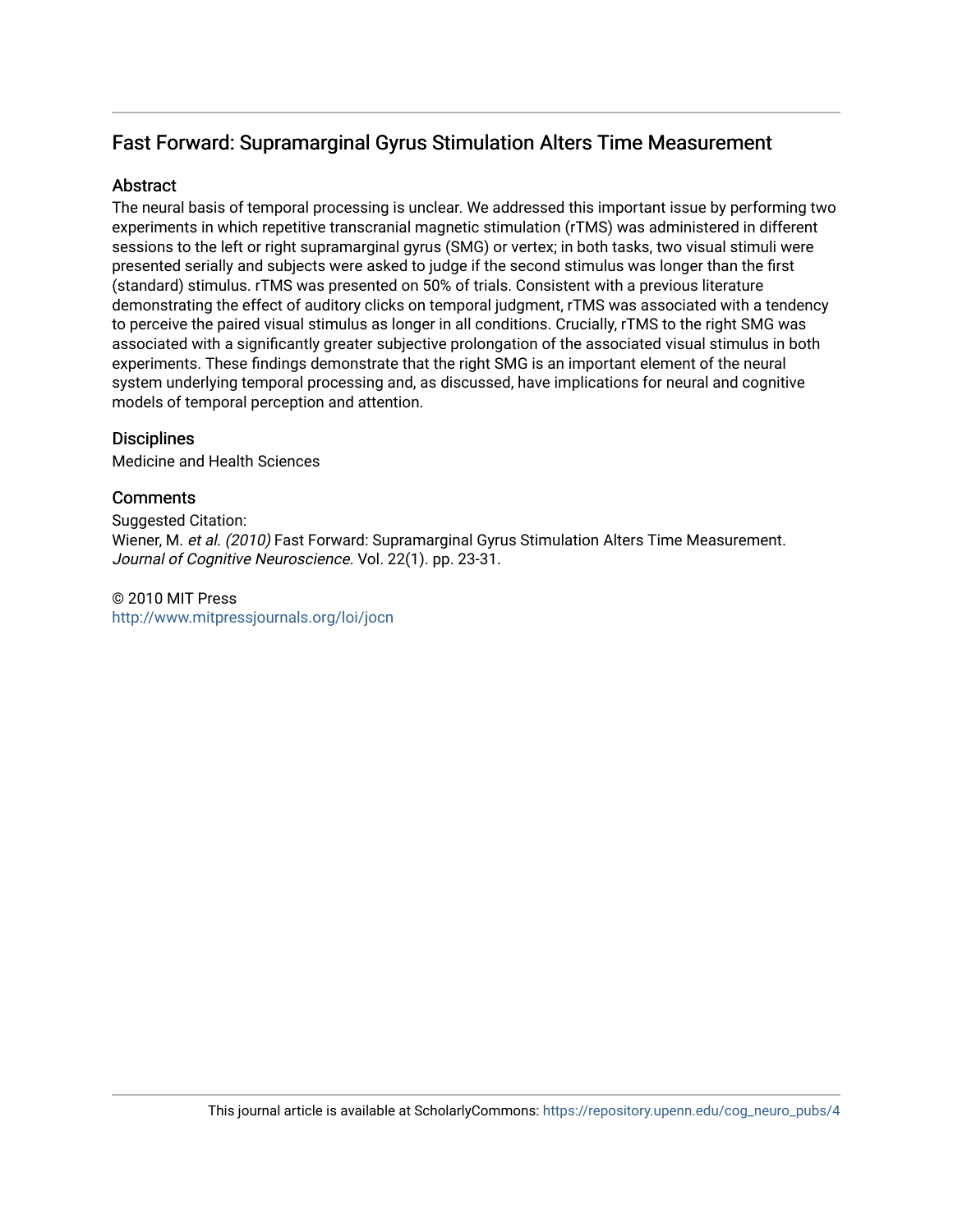# Fast Forward: Supramarginal Gyrus Stimulation Alters Time Measurement

Martin Wiener $^1$ , Roy Hamilton $^1$ , Peter Turkeltaub $^1,$ Matthew S. Matell<sup>2</sup>, and H. B. Coslett<sup>1</sup>

#### Abstract

& The neural basis of temporal processing is unclear. We addressed this important issue by performing two experiments in which repetitive transcranial magnetic stimulation (rTMS) was administered in different sessions to the left or right supramarginal gyrus (SMG) or vertex; in both tasks, two visual stimuli were presented serially and subjects were asked to judge if the second stimulus was longer than the first (standard) stimulus. rTMS was presented on 50% of trials. Consistent with a previous literature demonstrating the effect of auditory clicks on temporal judgment, rTMS was associated with a tendency to perceive the paired visual stimulus as longer in all conditions. Crucially, rTMS to the right SMG was associated with a significantly greater subjective prolongation of the associated visual stimulus in both experiments. These findings demonstrate that the right SMG is an important element of the neural system underlying temporal processing and, as discussed, have implications for neural and cognitive models of temporal perception and attention.  $\blacksquare$ 

### INTRODUCTION

Temporal perception, the ability to perceive the passage of time, is undeniably influenced by attention. The adages ''a watched pot never boils'' and ''time flies when you're having fun,'' are commonly used to describe the subjective effects of devoting attention toward, and away, from time. The neural systems underlying temporal perception and attention may include many of the same structures (Coull, 2004); however, the precise role of these neural structures with respect to timing remains unclear.

Scalar Expectancy Theory (SET) has framed the majority of temporal perception studies. Formally proposed by Gibbon (1977), and expanded into an information processing account by Gibbon, Church, and Meck (1984), SET consists of a three-stage process in which temporal intervals are judged (Figure 1). First, a pacemaker emits a series of pulses, which are summated by an accumulator mechanism during a to-be-timed interval. Second, at the offset of the timed stimulus, a memory stage encodes the duration into either working or reference memory, depending on the constraints of the task. Third, if the timed stimulus must be compared to a previously experienced duration, a decision stage monitors the relative similarity of the two durations and provides the appropriate output (e.g., ''Duration A is longer than Duration B''). Data from a wide range of tasks and species have demonstrated that the variability of responses increases with duration, adhering to Weber's law (Gibbon, Malapani, Dale, & Gallistel, 1997).

As a further development of SET, Zakay and Block's (1995) Attentional Gate Model addresses the role of attentional resources in temporal perception. Specifically, the perceived length of an interval depends upon the amount of attentional resources devoted to timekeeping. The Attentional Gate Model thus proposes that attention functions like a gate between the pacemaker and the accumulator. At the onset of a to-be-timed stimulus, the gate opens, allowing pacemaker pulses to enter the accumulator. If attentional resources are diverted away from the timed stimulus, the gate partially closes and fewer pacemaker pulses enter the accumulator. Numerous experiments have now demonstrated that when a concurrent, nontemporal task is introduced during a temporal task, the perceived duration is shortened, presumably by diverting attentional resources away from the gate (Zakay & Block, 2004; Casini & Macar, 1997; but see Lejeune, 1998). Conversely, increased attention to temporal tasks is hypothesized to widen the gate, increasing the amount of pacemaker accumulation and thereby increasing perceived duration (Wittman & Paulus, 2007; Mattes & Ulrich, 1998; Zakay & Block, 1997). The perceived duration of an interval, then, is modulated by the status of the gate during that interval. This balance of attentional resources between temporal perception and other mental operations is collectively known as ''time-sharing'' (Fortin, 2003).

Where might the neuroanatomical locus of timesharing be? Right inferior parietal cortex has been shown to be part of the neural substrate of selective attention

University of Pennsylvania, <sup>2</sup>Villanova University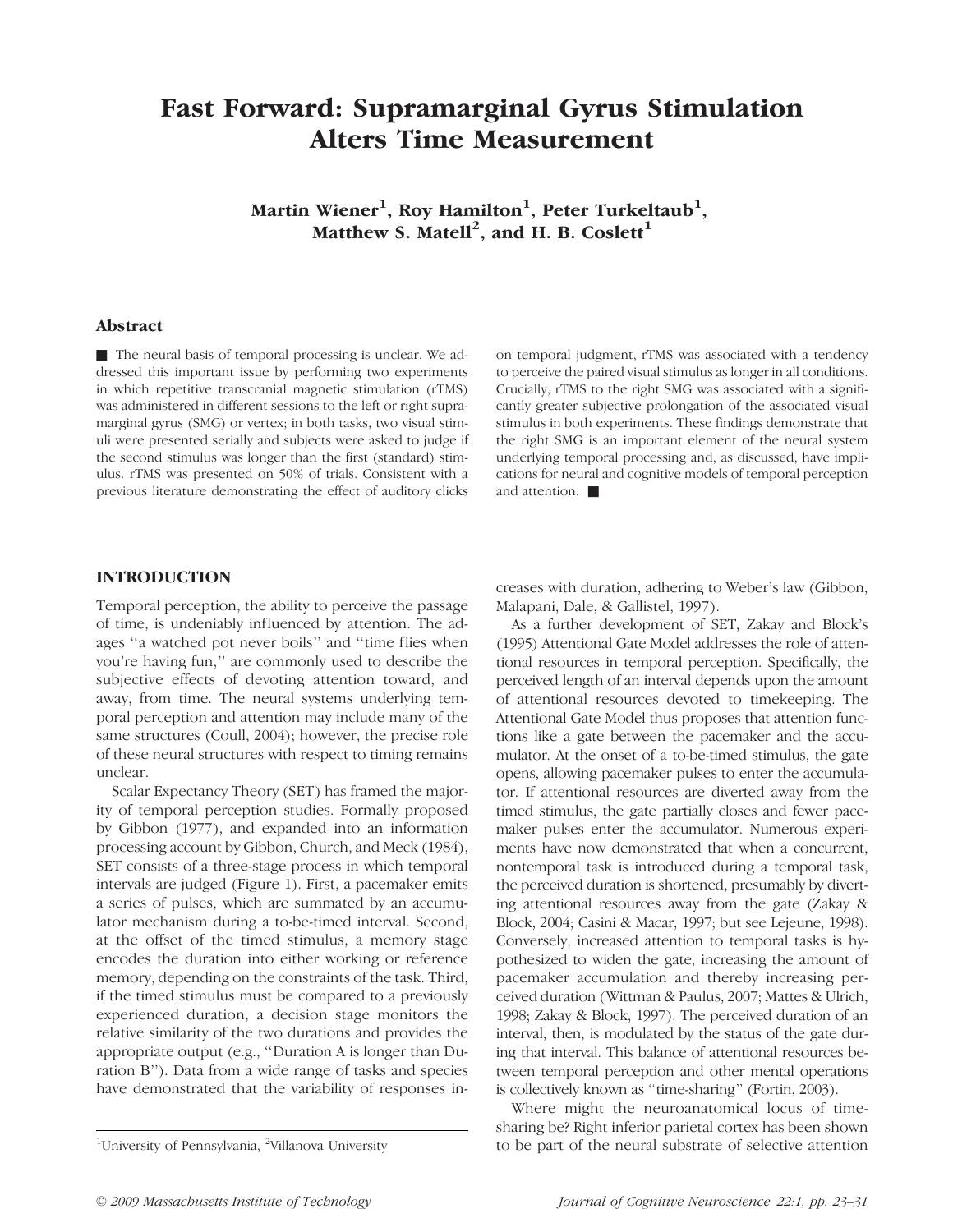

Figure 1. A schematic display of SET. A pacemaker and accumulator mechanism constitutes the ''internal clock'' stage, in which pacemaker pulses are passed into an accumulator. Working memory is recruited when the accumulated duration must be retained for a short period of time, whereas reference memory is necessary if a previously experienced duration must be retrieved. A decision stage mechanism serves as comparator between durations of different lengths. Attention influences temporal perception via a gate mechanism, which allows pacemaker pulses to enter the accumulator.

(Behrmann, Geng, & Shomstein, 2004). Additionally, recent studies demonstrate that dissociable regions of parietal cortex may mediate different types of attention. The right angular gyrus (AG) and supramarginal gyrus (SMG) are two such functionally dissociable regions of inferior parietal cortex. The AG has been implicated in the spatial reorienting of attention, in which attentional resources should be shifted to a new location (Rushworth, Ellison, & Walsh, 2001), as well as the spatial representation of number (Gobel, Walsh, & Rushworth, 2001). In contrast, the SMG has been implicated in the strategic orienting of spatial attention, in which attentional resources are covertly devoted to a peripheral source (Chambers, Stokes, & Mattingley, 2004; Perry & Zeki, 2000). Neuroimaging evidence also suggests that the SMG is recruited during counting tasks, when sustained attention is crucial (Ortuno et al., 2002).

In lesion and neuroimaging studies of temporal perception, both the right AG and the right SMG have been implicated (for reviews, see Lewis & Miall, 2003; Harrington & Haaland, 1999). For example, neuroimaging data have demonstrated inferior parietal cortex activity during the active measurement of duration (Harrington et al., 2004; Rao, Mayer, & Harrington, 2001), suggesting an involvement in clock processes, whereas lesion overlay analysis of stroke patients with temporal perception deficits has demonstrated the SMG as a common area of damage (Danckert et al., 2007; Harrington, Haaland, & Knight, 1998). These data are consistent with the claim that a right-hemispheric network of cortical structures is involved in temporal perception (Lewis & Miall, 2006;

Buhusi & Meck, 2005; Harrington & Haaland, 1999). Not all data support this conclusion, however. A number of neuroimaging studies demonstrate left parietal involvement in temporal perception (Livesey, Wall, & Smith, 2007; Coull, 2004; Coull, Frith, Buchel, & Nobre, 2000; Coull & Nobre, 1998). Additionally, a recent study of 31 subjects with focal brain lesions found no difference in the temporal processing impairments associated with right or left hemisphere lesions (Coslett, Shenton, Dyer, & Wiener, in press). Finally, recent investigations involving subjects with brain dysfunction suggest that temporal perception may be supported by both hemispheres (Wiener & Coslett, 2008; Handy, Gazzaniga, & Ivry, 2003).

Several studies of temporal perception have employed repetitive transcranial magnetic stimulation (rTMS), a technique that disrupts discrete cortical regions and affords greater inferences regarding function than neuroimaging alone. Thus far, only the AG has been specifically targeted during temporal perception tasks. Bueti, Bahrami, and Walsh (2008) demonstrated that stimulation of the right, but not left, AG significantly increased variability on a temporal discrimination task, in which subjects were required to judge whether a comparison stimulus was longer or shorter than a standard stimulus. Although these results provide direct evidence for the involvement of the AG in temporal discrimination, they are ambiguous with regards to SET; increases in variability may be attributable to any stage in the timing process (Wearden, 1999). Furthermore, stimulation only occurred during the presentation of the comparison stimulus, in which clock, memory, and decision stage mechanisms are recruited. In the present study, we investigated the roles of the right and left SMG, a heretofore unexplored region in studies of TMS and timing, by administering stimulation in two experiments in which rTMS was delivered at different points in a temporal discrimination task.

#### EXPERIMENT 1

#### Methods

#### Subjects

Nine right-handed healthy volunteers (5 men, 4 women) aged 23–36 years, who met criteria for TMS, participated in Experiment 1. All subjects gave their informed consent as approved by the University Institutional Review Board. Subjects were seated on an adjustable chair facing a Dell Latitude laptop computer approximately 3 feet away. A USB keyboard was attached to the laptop and placed either on the subject's lap or on an extended platform, depending on which was more comfortable to the subject.

#### Repetitive Transcranial Magnetic Stimulation

Stimulation was administered with a Magstim Rapid magnetic stimulator (Magstim, Whitland, UK), connected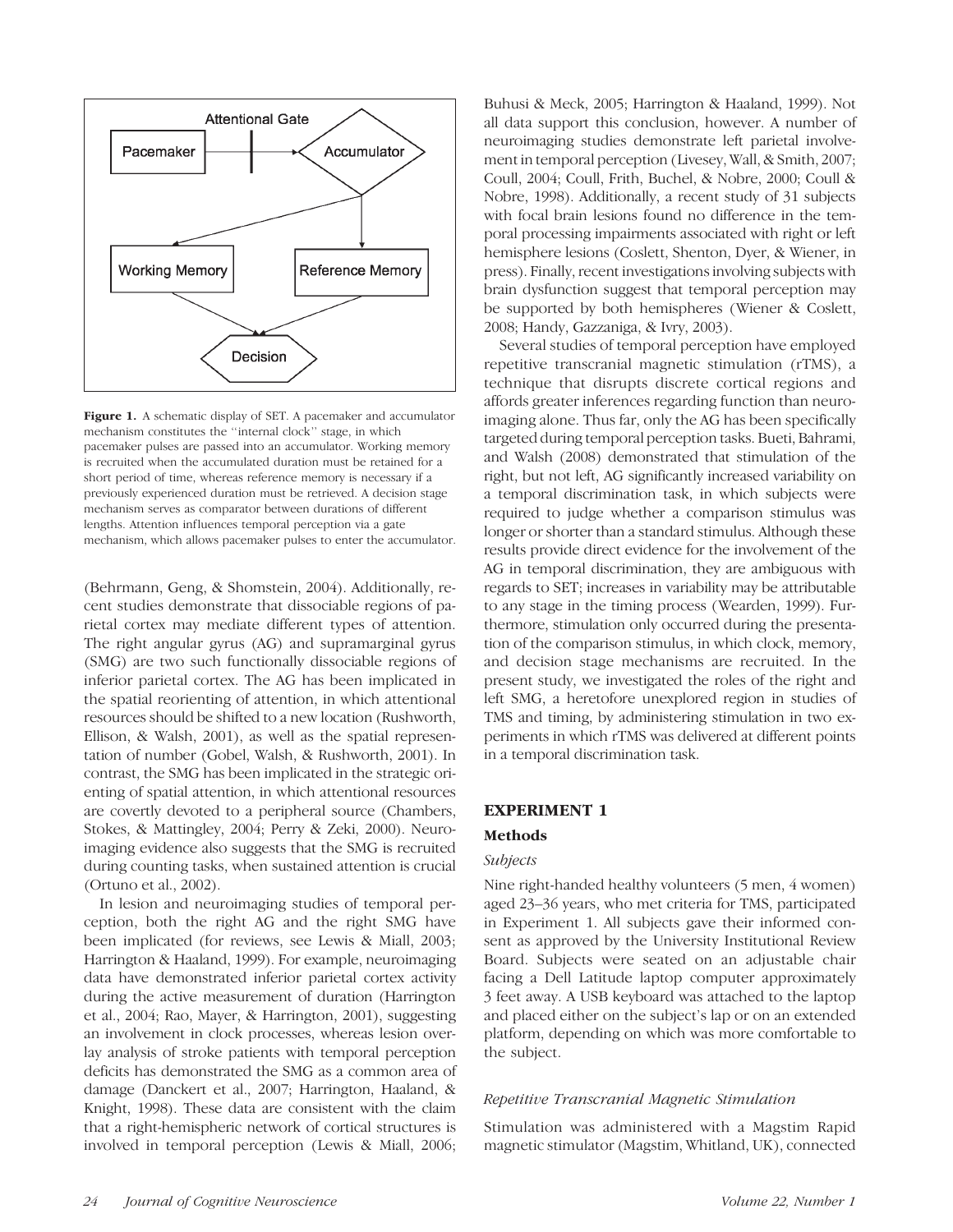to a figure-eight air-cooled coil with a diameter of 70 mm. Motor thresholds were collected for each subject by determining the stimulation output that elicited a motorevoked potential from the contralateral hand on at least 50% of pulses. Stimulation remained at this output for the remainder of the experiment. The coil was held tangentially to the scalp and secured in place with a mechanical arm, connected to a metal frame.

We utilized Brainsight Stereotaxic Frameless Software (Rogue Research, Montreal) to target brain sites for stimulation. A high-resolution MP-RAGE image was obtained for each subject and used to construct a 3-D image of his or her brain. A Polaris optical tracking system (Northern Digital, Waterloo, Ontario) was employed with Brainsight to coregister the subject's brain and coil.

The anterior aspects of the left and right SMG, as well as the vertex, were identified for each subject (approximate Talairach coordinates of 59,  $-34$ , 31;  $-59$ ,  $-39$ , 31; and  $0, -17, 65$ , respectively; see Figure 2). Subjects were stimulated at 100% of their motor threshold with three pulses of rTMS at 10 Hz  $(\sim)$ 50 µsec pulse, 100 msec interpulse interval). Stimulation was elicited with a custom script, written in E-Prime (Psychology Software Tools, Pittsburgh, PA). Subjects sat with their heads in a chin rest in order to restrict movement. All subjects wore earplugs to reduce noise from coil stimulation.

#### Baseline

Prior to receiving rTMS, each subject performed a baseline temporal discrimination task. All baseline tests were carried out on a Macintosh Powerbook G4, and were programmed in Matlab (Mathworks, Natick, MA) using the Psychophysics Toolbox extensions (Brainard, 1997). We utilized the Parameter Estimation by Sequential Testing (PEST) algorithm (Pentland, 1980), an adaptive staircase psychophysical task, in which the threshold for determining the difference between two successively presented stimuli is derived by successively updating the set of tested values. At the onset of each trial, subjects were presented with a fixation point for 1 sec, followed by the presentation of a red square  $(4 \times 4 \text{ cm})$  subtending  $\sim$ 2 $\degree$  for 600 msec (standard duration). After the target interval was reached, the red square extinguished for a 1-sec ISI. A second red square was then presented for a variable duration of time (comparison duration) as determined by the adaptive staircase procedure of the PEST algorithm. The comparison duration boundaries were set not to go below 50%, or exceed 150%, of the standard interval for determining lower and upper thresholds, respectively. Subjects were required to indicate on the keyboard whether they judged the second stimulus to be shorter (by pressing the ''S'' key) or longer (by pressing the "L" key) than the first stimulus. Once a response was detected, the next trial began immediately. All subjects were given 30 practice trials with a standard interval of 1000 msec, and then completed 60 trials of the baseline task with the 600-msec standard interval. Subjects were not told the range of stimulus durations and were not given feedback regarding accuracy.

The probability of each subject making a ''longer'' response choice was plotted as a function of the comparison interval. These data were then fit with a sigmoidal, psychometric curve (see Figure 3 for a representative function) using the psignifit version 2.5.6 software package (see http://bootstrap-software.org/psignifit/) for Matlab, which implements the maximum likelihood method described by Wichmann and Hill (2001a).

Lower and upper thresholds, the approximate points at which the subject is 25% and 75% likely to judge the stimulus as longer, were calculated by using the BC bootstrap method implemented by psignifit, based on 4999 simulations (Wichmann & Hill, 2001b). The results of this analysis yield the point of subjective equality (PSE; the time value when subjects were equally likely to judge the stimulus as shorter or longer), the difference limen (DL; upper  $-$  lower thresholds/2), and the coefficient of variation (CV; DL/PSE).

Figure 2. Two images constructed in Brainsight of a representative subject. (A) A 3-D image with the right SMG marked. (B) A coronal image; crosshairs indicate the anatomical location of the right SMG.

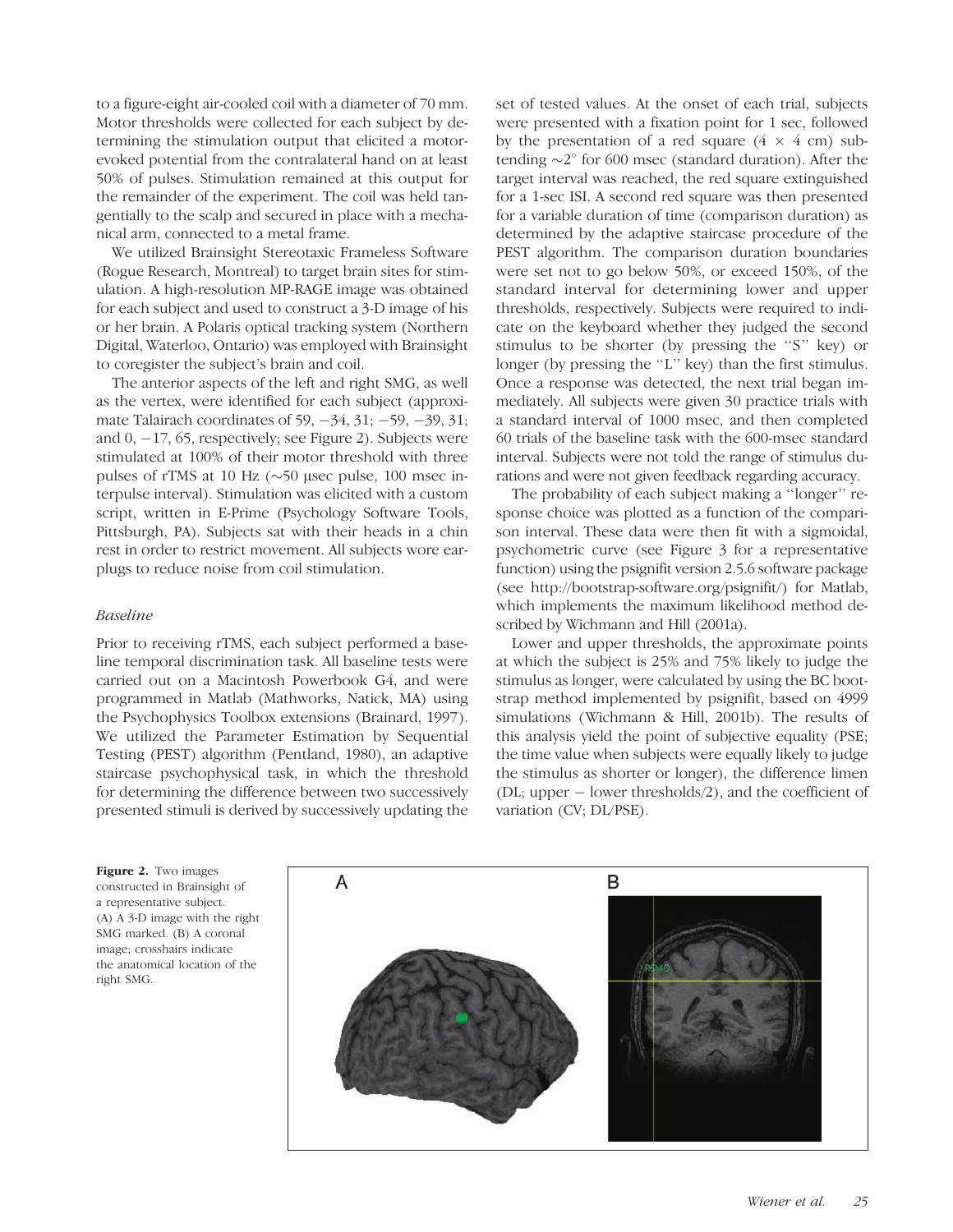#### Experimental Protocol

Once baseline performance using the PEST algorithm was complete, subjects participated in the stimulation procedure. Two durations were chosen for each subject: 600 msec and the individually determined upper threshold (UT) value at which they were 75% likely to respond ''longer'' on the PEST temporal discrimination task (mean UT = 718 msec,  $SD = 60$  msec). At the onset of each trial, subjects viewed a fixation point for 1 sec, followed by the presentation of a red square  $(4 \times 4 \text{ cm})$ for either 600 msec or the subject's UT (VS1; Visual Stimulus 1). After a 4-sec ISI, the second red square was presented for 600 msec or the subject's UT (VS2; Visual Stimulus 2). After the second square was extinguished, subjects responded by depressing the ''S'' key if they believed VS2 to be shorter or the ''L'' key if they believed VS2 to be longer in duration than VS1. There were four possible trial types generated by crossing the standard duration and the subject's UT: 600–600, 600–UT, UT–600, and UT–UT. A single session consisted of 96 trials, with 24 trials for each trial type. Subjects received rTMS on half of the trials in a given session (48 trials), with 12 trials for each presentation order. Administration of rTMS was synchronous with the onset of VS1 (see Figure 4 for sample stimulation protocol).

Subjects were tested on two separate days, with two sessions on the first day and one session on the second day. Only one site was stimulated per session. The left and right SMG were always stimulated on the first day; the vertex was stimulated on the second day. The order of left versus right SMG stimulation was counterbalanced between subjects.

#### Data Analysis

Subject performance was calculated by dividing the total number of ''longer'' responses by the total number of trials for each trial type, expressing the proportion of trials in which subjects judged the second stimulus to be longer than the first. All analyses were carried out by repeated measures ANOVAs. Post hoc pairwise comparisons, when necessary, were conducted with a Bonferroni correction.

#### Results

Performance on trials in which stimulation was absent (No TMS) in all three sessions was first analyzed separately, in order to evaluate for differences by session. A repeated measures ANOVA with site (right SMG, left SMG, vertex) and trial type (600–600, 600–UT, UT–600, UT–UT) as within-subject factors was performed using SPSS ( $\alpha$  = .05 for all analyses). There was no effect of site  $[F(2, 16) = 0.271, p = .766]$  for No-TMS trials, but a significant effect of trial type  $[F(3, 24) = 66.085, p =$ .0001]. Post hoc pairwise comparisons between trial type demonstrated that all trial types were significantly different from each other (all  $p < .05$ ) with the exception of 600–600 versus UT–600 ( $p = .109$ ). There was no interaction between site and trial type  $[F(6, 48) =$ 0.985,  $p = .446$ . Data from No-TMS conditions were collapsed across site for subsequent analyses.

Performance during stimulation of all three sites was characterized by a decrease in the proportion of trials on which subjects reported that the comparison stimulus was longer than the standard. The effect of site was

Figure 3. Baseline data from a representative subject performing a temporal discrimination task utilizing the PEST algorithm. Plotted points represent the range of comparison durations tested, and the probability of responding longer for those durations. The size of the plotted points represents the number of trials tested with that comparison duration.

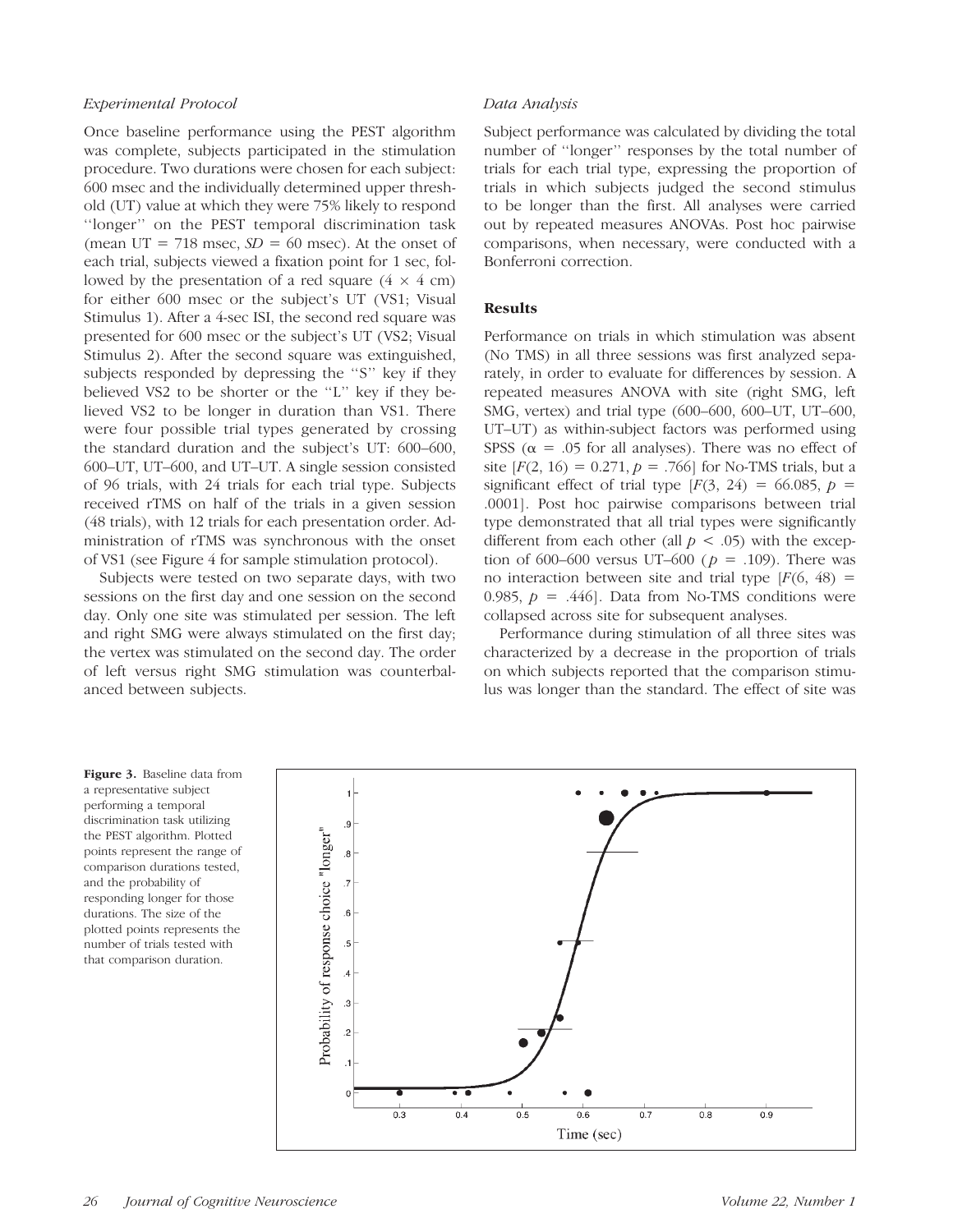

Figure 4. Task design for Experiments 1 and 2. Subjects viewed a red square for either 600 msec or their upper threshold (UT) duration, taken from their baseline performance. After a gap of 4000 msec, a second red square was presented for either duration again. Subjects were required to judge whether the second red square persisted for shorter or longer than the first. Stimulation was administered in Experiment 1 at the onset of the first visual stimulus, and at the onset of the second visual stimulus in Experiment 2.

assessed with a repeated measures ANOVA with condition (No TMS, vertex, right SMG, left SMG) and trial type (600–600, 600–UT, UT–600, UT–UT) as within-subject factors. There was a significant main effect of condition  $[F(3, 24) = 10.857, p = .0001]$  and trial type  $[F(3, 24) =$ 67.087,  $p = .0001$ , but no interaction  $F(9, 72) = 0.925$ ,  $p = .509$  (see Table 1 and Figure 5A). Post hoc pairwise comparisons between trial type demonstrated that all trial types were significantly different from each other (all  $p < .05$ ) with the exception of 600–UT versus UT–UT  $(p = 1.00)$ . A planned repeated contrast on condition revealed that vertex stimulation was associated with a significantly lower proportion of trials on which subjects responded "longer" than No-TMS trials  $[F(1, 8) =$ 25.288,  $p = .001$  but not left SMG trials  $[F(1, 8) =$ 0.342,  $p = .575$ ; right SMG stimulation was associated with a significantly lower proportion of "longer" trials than both vertex  $[F(1, 8) = 6.780, p = .031]$  and left SMG stimulation  $[F(1, 8) = 9.751, p = .014]$ ; post hoc tests additionally revealed that right SMG stimulation was associated with a significantly lower proportion of trials on which subjects said ''longer'' than No-TMS stimulation ( $p = .003$ ).

#### Discussion

rTMS during the presentation of a visual stimulus decreased the proportion of trials on which subjects responded ''longer.'' These data suggest that rTMS causes an increase in the perceived duration of a stimulus. The effect was observed at all sites, suggesting that the presence of the auditory clicks and/or the tactile stimuli associated with the coil discharge increased the perception of the duration of the event. A number of studies have previously reported that the presentation of a rapid series of auditory clicks alone are capable of leading to the subjective lengthening of perceived duration, possibly by increasing arousal, thereby increasing the speed of the pacemaker (Burle & Casini, 2001; Wearden, Philpott, & Win, 1999; Penton-Voak, Edwards, Percival, & Wearden, 1996). In these experiments, a rapid series of auditory clicks—ranging from 5 to 25 Hz—were presented to the subject either prior to or during the active measurement of duration. The results of numerous experiments across a range of temporal perception tasks revealed that the effect is dependent on both the intensity and duration of the clicks, but not on the frequency (although see Treisman, Cook, Naish, & MacCrone, 1994 for evidence of nonlinearities in the frequency response). Although the duration of the TMS clicks in the present study is shorter  $(\sim 200$  msec) than those used in explicit investigations of click trains  $(\sim]1-5 \text{ sec}$ , this, perhaps in conjunction with the tactile effect of

Table 1. Proportion of Trials on Which Subjects Judged the Second Stimulus to Be Longer for Each Stimulation Condition, in Each Experiment

|              | 600-600 | 600–UT | UT-600 | UT–UT |
|--------------|---------|--------|--------|-------|
| Experiment 1 |         |        |        |       |
| Left SMG     | 0.21    | 0.56   | 0.19   | 0.57  |
| Right SMG    | 0.15    | 0.44   | 0.11   | 0.40  |
| Vertex       | 0.22    | 0.55   | 0.11   | 0.54  |
| No TMS       | 0.35    | 0.77   | 0.28   | 0.60  |
| Experiment 2 |         |        |        |       |
| Left SMG     | 0.41    | 0.65   | 0.36   | 0.60  |
| Right SMG    | 0.47    | 0.70   | 0.41   | 0.69  |
| Vertex       | 0.45    | 0.70   | 0.33   | 0.61  |
| No TMS       | 0.27    | 0.50   | 0.21   | 0.48  |

No-TMS values constitute the aggregate of all trials on which TMS was absent, across sessions.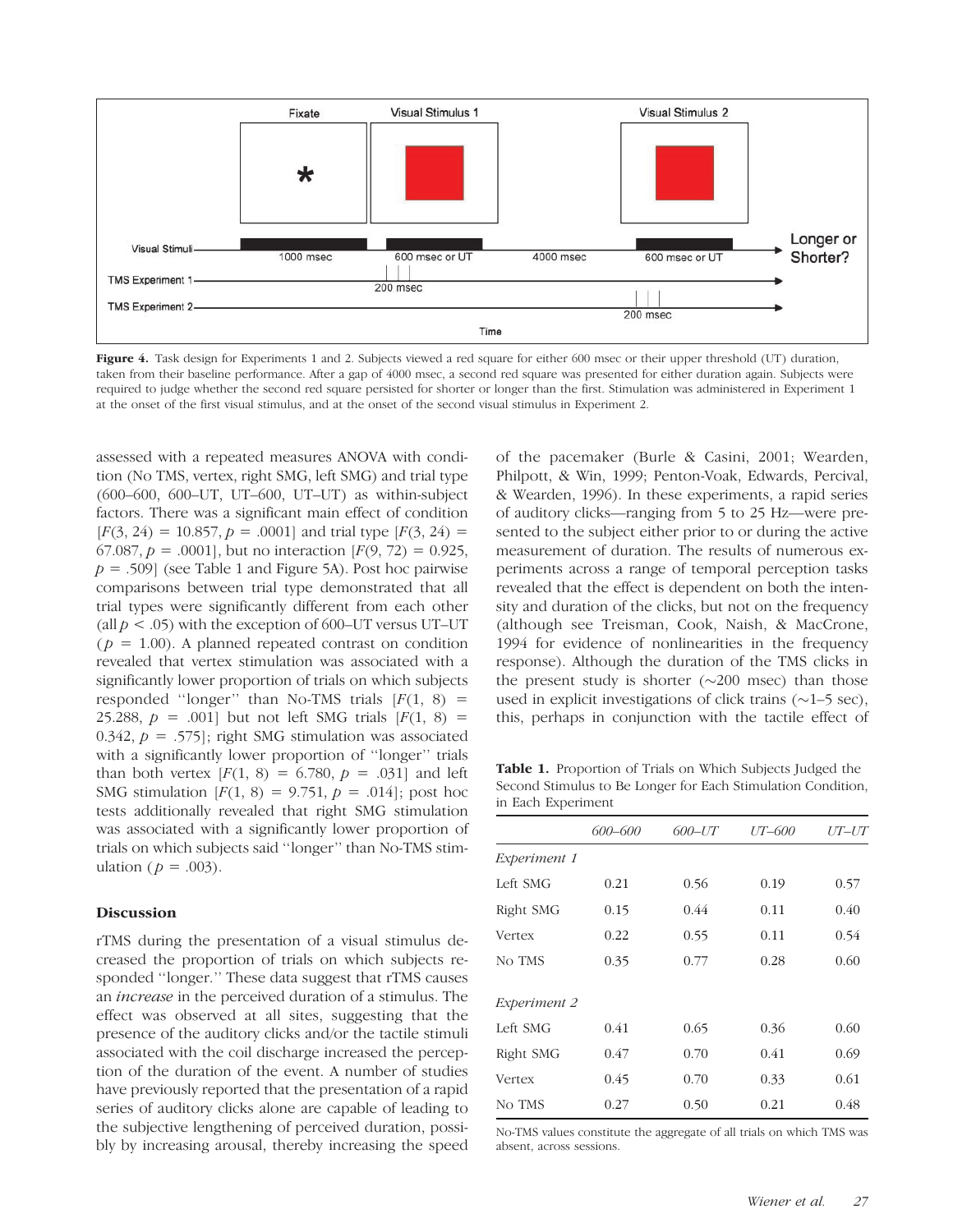

Figure 5. Changes in the proportion of trials on which subjects judged the second stimulus to be longer after receiving rTMS to the right supramarginal gyrus (RSMG) or left supramarginal gyrus (LSMG), as compared to vertex stimulation in (A) Experiment 1 and (B) Experiment 2. Plotted values were obtained for each subject by subtracting the average proportion of trials on which subjects judged the second stimulus to be longer for both sites from the vertex. Asterisks represent significant differences versus vertex stimulation in repeated measures ANOVAs.

rTMS, appears to have been sufficient to cause a subjective increase in duration of the associated visual stimulus. The use of noise-canceling headphones (Bueti, van Dongen, & Walsh, 2008), or the continuous exposure to recordings of TMS clicks during experimental protocols (Bueti, Bahrami, et al., 2008), has recently been implemented in order to diminish interference during temporal perception tasks.

In addition to this nonspecific finding observed across all conditions, we documented a site-specific effect of rTMS: Stimulation of the right SMG caused subjects to respond ''longer'' on a significantly lower number of trials than stimulation of the left SMG or vertex. Thus, in our investigation, rTMS produced a significant prolongation of the subjective duration of the paired visual stimulus. Before considering the mechanisms by which such an effect could be generated, we sought to replicate and extend this finding in Experiment 2. We reasoned that if rTMS to the right SMG is associated with an increase in the apparent duration of a paired stimulus, then rTMS during the second stimulus should produce results that are in the opposite direction of those reported here. That is, with rTMS during the second stimulus, subjects would be expected to perceive the

second stimulus as longer, thereby *increasing* the number of trials on which they respond ''longer.''

There is one final finding from Experiment 1 that warrants comment. On trials with no rTMS, subjects were expected to respond ''longer'' on approximately 50% of trials. Instead, subjects exhibited a bias to respond ''shorter'' in 600–600 conditions, and to respond ''longer'' in UT–UT conditions; such biases are respectively known as positive and negative time-order errors (Hellström, 1985). One possible explanation for this result, as suggested by previous research (e.g., Lapid, Ulrich, & Rammsayer, 2008; Nachmias, 2006), is that subjects had generated a running average (i.e., internal standard) of the first (VS1) stimulus that reflected the average contribution of the 600 and UT trials.

#### EXPERIMENT 2

#### Methods

Seventeen right-handed healthy volunteers (8 men, 9 women), aged 23–35 years, participated in Experiment 2. Seven subjects had participated in Experiment 1. One subject was unable to participate in their vertex session but was included in comparisons of the right SMG and the left SMG. All baseline testing, experimental testing, TMS protocols, and analyses were the same as Experiment 1, except that stimulation was administered at the onset of VS2 (mean UT = 715 msec,  $SD = 46$  msec).

#### Results

Once again, a repeated measures ANOVA demonstrated no significant difference between sessions for No-TMS trials  $[F(2, 30) = 0.679, p = .515]$ ; consequently, these data were combined. Additionally, we compared No-TMS performance between naïve subjects and those that had participated in Experiment 1; no significant differences were detected  $[F(3, 45) = 0.590, p = .625]$ . There was a significant effect of trial type  $[F(3, 45) = 38.608]$ ,  $p = .0001$  as observed in Experiment 1 but no interaction  $[F(6, 90) = 1.602, p = .156]$ . Post hoc pairwise comparisons between trial type demonstrated that all trial types were significantly different from each other (all  $p < .05$ ) with the exception of 600–600 versus UT– 600 ( $p = .693$ ) and 600–UT versus UT–UT ( $p = 1.000$ ).

Stimulation of all sites was associated with an increase in the proportion of trials on which subjects responded ''longer.'' The effect of site was again assessed with a repeated measures ANOVA with condition (No TMS, vertex, right SMG, left SMG) and trial type (600–600, 600–UT, UT–600, UT–UT) as within-subject factors. There was a significant effect of condition  $[F(3, 45) =$ 15.593,  $p = .0001$ , as well as an effect of trial type [ $F(3, 15.593)$ ]  $(45) = 60.667, p = .0001$ , but no interaction  $[F(9, 135) =$ 0.409,  $p = .928$  (see Table 1 and Figure 5B). Post hoc pairwise comparisons between trial type demonstrated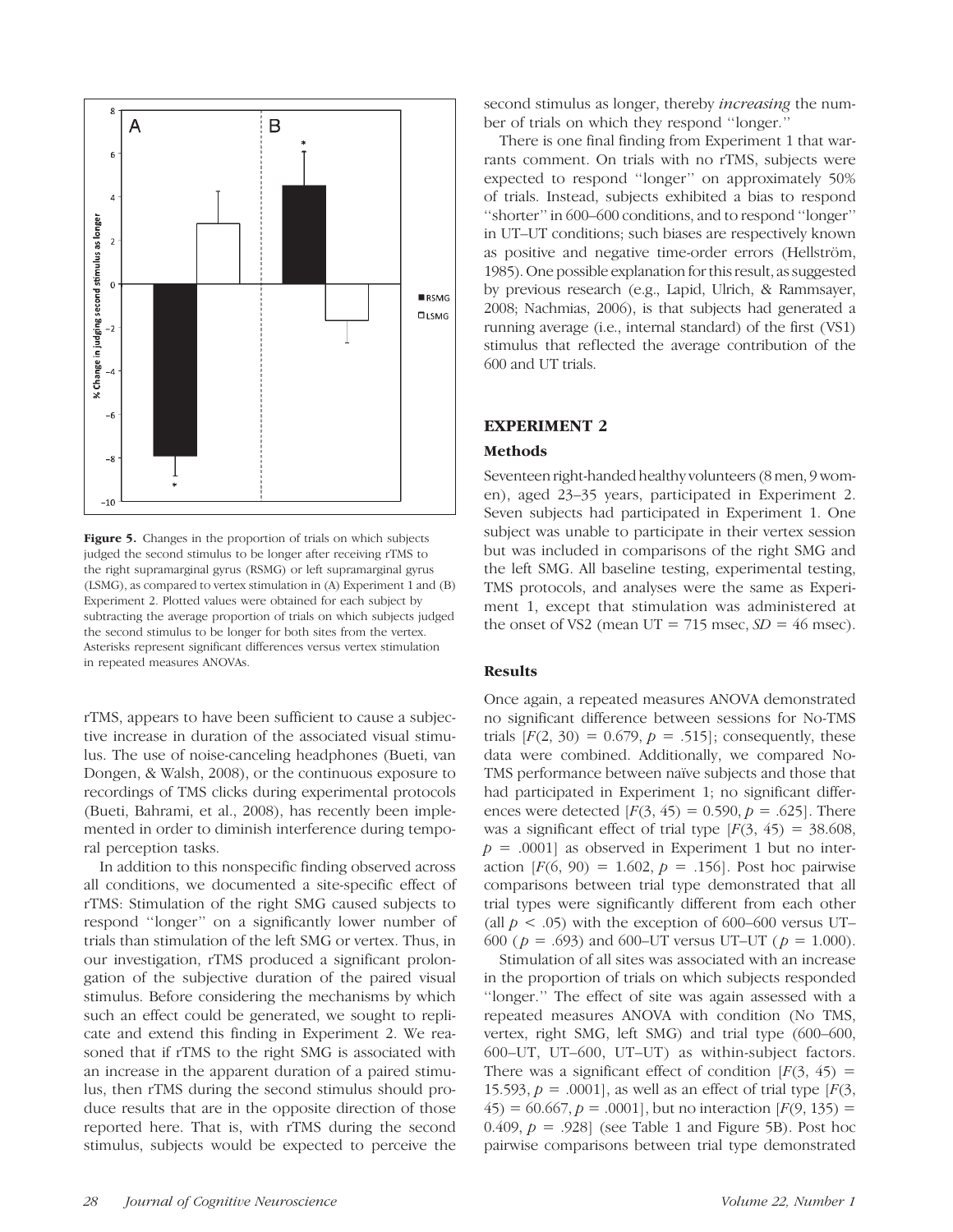that all trial types were significantly different from each other (all  $p < .05$ ) with the exception of UT–600 versus UT–UT ( $p = .516$ ). Additional ANOVAs evaluated the differences between sites. Right SMG stimulation produced a significantly higher proportion of trials on which subjects responded ''longer'' than either left SMG  $[F(1, 16) = 4.935, p = .041]$  or vertex stimulation  $[F(1, 15) = 4.596, p = .049]$ , whereas vertex stimulation was associated with a significantly higher proportion of trials on which subjects responded ''longer'' than No TMS  $[F(1, 15) = 20.905, p = .0001]$  but not left SMG stimulation  $[F(1, 15) = 0.075, p = .788]$ ; post hoc pairwise comparisons also demonstrated that right SMG was significantly higher than No TMS ( $p = .0001$ ).

#### Discussion

Stimulation of all sites was associated with a change in response probabilities; rTMS was associated with a tendency to judge the stimulus as longer. Critically, as in Experiment 1, this effect was significantly greater with stimulation of the right SMG as compared to the left SMG or vertex. Furthermore, as predicted, the effect was in the opposite direction of that observed in Experiment 1. Whereas rTMS during the standard stimulus in Experiment 1 led to a decrease in the proportion of trials in which subjects indicated the standard (first) stimulus was longer, rTMS during the comparison stimulus led to an increase in the proportion of trials in which subjects indicated that the comparison (second) stimulus was longer.

As in Experiment 1, differences were noted in the No-TMS 600–600 and UT–UT conditions; in contrast to Experiment 1, however, only 600–600 trials exhibited a positive time-order error, whereas UT–UT trials exhibited a near equal proportion of shorter and longer responses.

#### GENERAL DISCUSSION

Data from two experiments demonstrate that rTMS is associated with a subjective prolongation of a concurrent visual stimulus. These data are in line with previous studies demonstrating the involvement of right parietal cortex in temporal perception (Lewis & Miall, 2006; Harrington & Haaland, 1999). Although several studies also demonstrate left parietal activity during temporal perception (for a review, see Coull, 2004), in the present study, left SMG stimulation did not result in any significant changes in performance versus vertex stimulation.

Combining our results with another recent rTMS study of parietal cortex suggests dissociable functions of the right AG and right SMG in temporal perception. Bueti, Bahrami, et al. (2008) investigated the role of parietal cortex in timing by administering on-line rTMS to the left and right AG, and vertex as a control site. Subjects performed a temporal discrimination task with auditory and visual stimuli in separate experiments. Standard stimuli were 600 msec in duration, whereas comparison stimuli ranged 435–765 msec. Stimulation occurred at the onset of the comparison (second) stimulus. For visual stimuli, stimulation of the right AG significantly increased variability (but not the point of subjective equality) as compared to the vertex and No-TMS conditions. For auditory stimuli, right AG stimulation was associated with significantly increased variability as compared to the No-TMS condition; the effect was significant in comparison to vertex stimulation only when the comparison durations were restricted to a smaller range of 520–680 msec.

Dissociations between stimulation of the AG and the SMG have been reported in other domains as well. Rushworth et al. (2001) demonstrated that rTMS to the right AG, but not the SMG, selectively disrupted spatial reorienting to a peripheral target on invalidly cued trials. In contrast, Chambers et al. (2004) demonstrated that disruption of the right SMG, but not the AG, disrupted covert orienting to a peripheral target.

#### Supramarginal Gyrus and Scalar Expectancy Theory

Stimulation of the right SMG selectively increased perceived duration. As this increase occurred during stimulation of either the standard (first) or comparison (second) stimulus, disruptions of memory or decision stage mechanisms are unlikely to explain our results. Memory processes are assumed to be relevant to the maintenance of a measure of the duration of a stimulus; the fact that rTMS altered performance during the first stimulus—that is, at a time at which memory demands are minimal—strongly suggests that the effects were not attributable to an alteration in retention of knowledge of stimulus duration. Similarly, as decision processes in this task would be primarily active during and/ or following presentation of the comparison (second) stimulus, the fact that stimulation was effective during the first stimulus makes altered decision processes an unlikely explanation. Finally, neither hypothesis offers a principled explanation for the most striking aspect of the data, the fact that there was consistent directional effect of rTMS; that is, ''longer'' responses decreased in Experiment 1 and increased in Experiment 2.

We suggest that rTMS influences the clock mechanism. There are several possible mechanisms by which this could occur. First, rTMS could have directly influenced the speed of the pacemaker; an increase in the pacemaker rate during rTMS would yield the obtained results. A second possibility is that rTMS may have modulated the accumulator; an increase in the efficiency of accumulation would lead to a subjective prolongation of a time interval as a greater number of ''pulses'' would result for a given duration.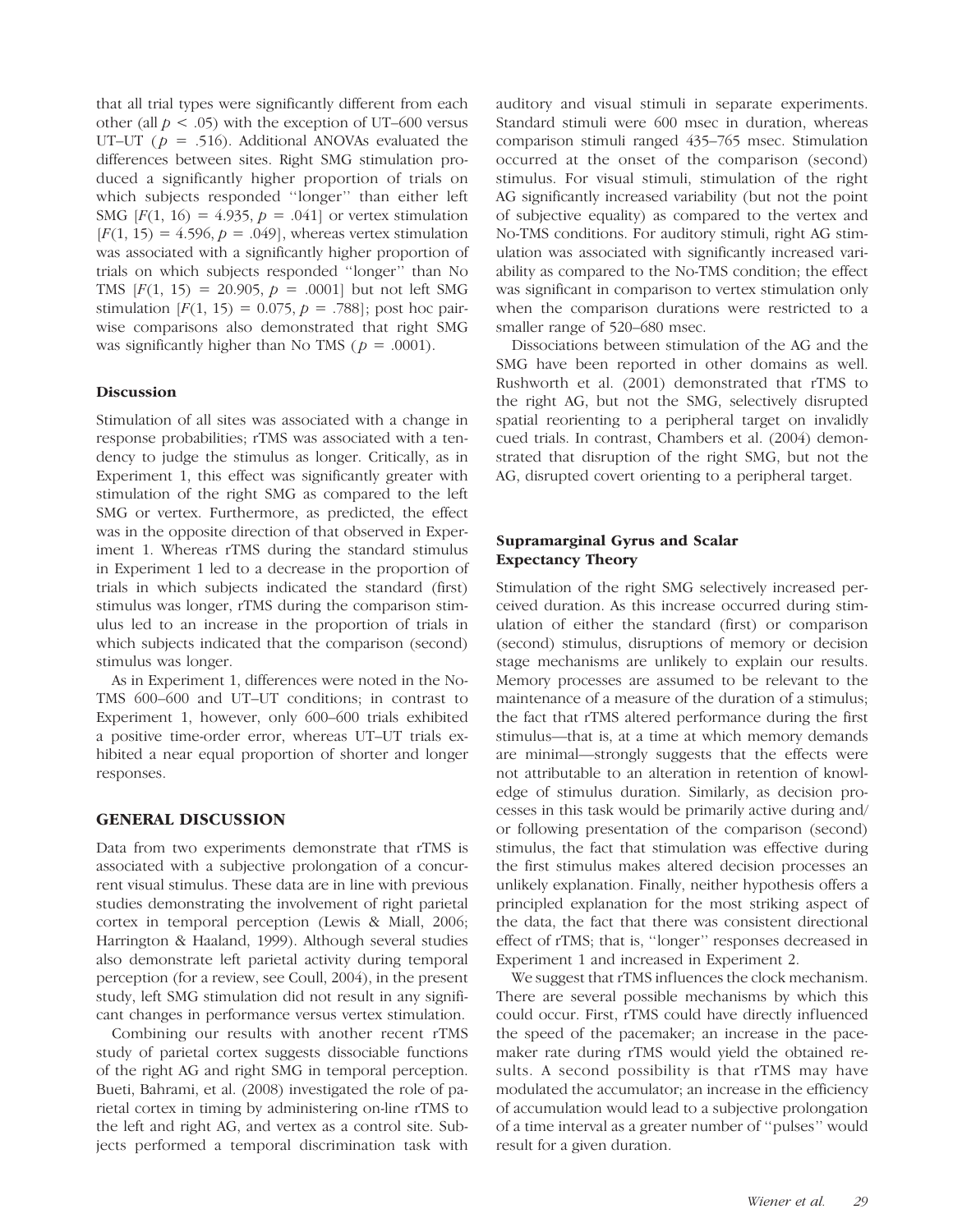an ''opening'' of the gate such that more pulses were directed to the accumulator, the accumulation would progress more rapidly and the interval would appear to be longer. The Attentional Gate Model (Zakay & Block, 1995) proposes that attentional resources are divided between temporal and nontemporal processes, a phenomenon known as time-sharing (Fortin, 2003). As the right SMG has been implicated in the covert orienting of spatial attention (Chambers et al., 2004; Perry & Zeki, 2000) and other operations for which ''attention'' is thought to be crucial (Ortuno et al., 2002; Driver & Mattingley, 1998), disruption of the right SMG may have disrupted the flexible, on-line process by which attention is allocated to timing and other operations relevant to the organism's current state. Although one might expect subjects in this experiment to be orienting attention primarily toward the timing task, some proportion of their attention is likely directed toward nontask elements. If rTMS to the right SMG results in disruption in directing covert attention to these nontask elements, then by the time-sharing account, a greater amount of attention would be allocated to the judgment of temporal duration. This would cause faster accumulation of ''pulses'' because the gate is operating more efficiently for a greater proportion of the stimulus. By this account, the right SMG is not crucial for timing per se, but any operation in which attentional resources must be flexibly and quickly reallocated between tasks. Unfortunately, given the complex interactions of the putative elements of the clock, our data do not permit one to adjudicate between the pacemaker, accumulator, and attentional gate accounts described above. The results of the present experiment provide support for neural models of temporal perception that postulate a right hemispheric network mediating temporal perception (Lewis & Miall, 2006). Furthermore, this study highlights the importance of attentional resources in shaping judgments of temporal intervals, and provides support for neural models of timing that suggest

Finally, an alteration in the attentional gate could explain these data; for example, if rTMS is associated with

#### Acknowledgments

Supported by grant RO1 MH76227 to H. B. C.

Reprint requests should be sent to H. B. Coslett, Department of Neurology, HUP, 3400 Spruce St., Philadelphia, PA 19104, or via e-mail: hbc@mail.med.upenn.edu.

right parietal cortex is involved in temporal attention.

#### **REFERENCES**

- Behrmann, M., Geng, J. J., & Shomstein, S. (2004). Parietal cortex and attention. Current Opinion in Neurobiology, 14, 212–217.
- Brainard, D. H. (1997). The psychophysics toolbox. Spatial Vision, 10, 433–436.
- Bueti, D., Bahrami, B., & Walsh, V. (2008). Sensory and association cortex in time perception. Journal of Cognitive Neuroscience, 20, 1054–1062.
- Bueti, D., van Dongen, E. V., & Walsh, V. (2008). The role of superior temporal cortex in auditory timing. PLoS ONE, 3, e2481.
- Buhusi, C. V., & Meck, W. H. (2005). What makes us tick? Functional and neural mechanisms of interval timing. Nature Reviews Neuroscience, 6, 766–765.
- Burle, B., & Casini, L. (2001). Dissociation between activation and attention effects in time estimation: Implications for internal clock models. Journal of Experimental Psychology: Human Perception and Performance, 27, 195–205.
- Casini, L., & Macar, F. (1997). Effects of attention manipulation on judgments of duration and intensity in the visual modality. Memory & Cognition, 25, 812-818.
- Chambers, C. D., Stokes, M. G., & Mattingley, J. B. (2004). Modality-specific control of strategic spatial attention in parietal cortex. Neuron, 44, 925–930.
- Coslett, H. B., Shenton, J., Dyer, T., & Wiener, M. (in press). Cognitive timing: Neuropsychology and anatomic basis. Brain Research.
- Coull, J. T. (2004). fMRI studies of temporal attention: Allocating attention within, or towards, time. Brain Research, Cognitive Brain Research, 21, 216–226.
- Coull, J. T., Frith, C. D., Buchel, C., & Nobre, A. C. (2000). Orienting attention in time: Behavioural and neuroanatomical distinction between exogenous and endogenous shifts. Neuropsychologia, 38, 808–819.
- Coull, J. T., & Nobre, A. C. (1998). Where and when to pay attention: The neural systems for directing attention to spatial locations and to time intervals as revealed by both PET and fMRI. Journal of Neuroscience, 18, 7426–7435.
- Danckert, J., Ferber, S., Pun, C., Broderick, C., Striemer, C., Rock, S., et al. (2007). Neglected time: Impaired temporal perception of multisecond intervals in unilateral neglect. Journal of Cognitive Neuroscience, 19, 1706–1720.
- Driver, J., & Mattingley, J. B. (1998). Parietal neglect and visual awareness. Nature Neuroscience, 1, 17–22.
- Fortin, C. (2003). Attentional time-sharing in interval timing. In W. H. Meck (Ed.), Functional and neural mechanisms of interval timing (pp. 235–260). Boca Raton, FL: CRC Press.
- Gibbon, J. (1977). Scalar expectancy theory and Weber's law in animal timing. Psychological Review, 84, 279–325.
- Gibbon, J., Church, R. M., & Meck, W. H. (1984). Scalar timing in memory. Annals of the New York Academy of Sciences, 423, 52–77.
- Gibbon, J., Malapani, C., Dale, C. L., & Gallistel, C. (1997). Toward a neurobiology of temporal cognition: Advances and challenges. Current Opinion in Neurobiology, 7, 170–184.
- Gobel, S., Walsh, V., & Rushworth, M. F. (2001). The mental number line and the human angular gyrus. Neuroimage, 14, 1278–1289.
- Handy, T. C., Gazzaniga, M. S., & Ivry, R. B. (2003). Cortical and subcortical contributions to the representation of temporal information. Neuropsychologia, 41, 1461–1473.
- Harrington, D. L., Boyd, L. A., Mayer, A. R., Sheltraw, D. M., Lee, R. R., Huang, M., et al. (2004). Neural representation of interval encoding and decision making. Cognitive Brain Research, 21, 193–205.
- Harrington, D. L., & Haaland, K. Y. (1999). Neural underpinnings of temporal processing: A review of focal lesion, pharmacological, and functional imaging research. Reviews in the Neurosciences, 10, 91–116.
- Harrington, D. L., Haaland, K. Y., & Knight, R. T. (1998). Cortical networks underlying mechanisms of time perception. Journal of Neuroscience, 18, 1085–1095.